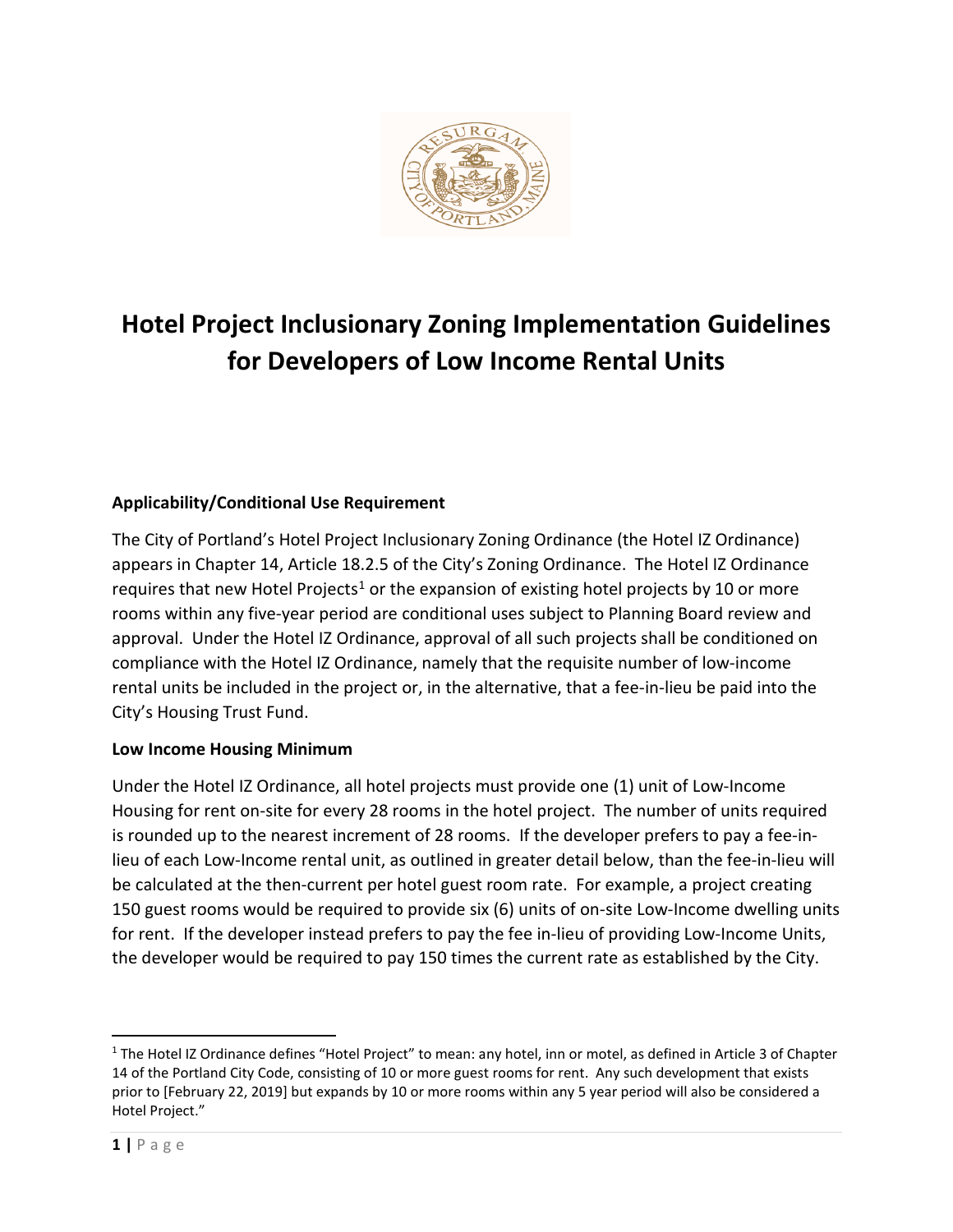## **Household Income Limit**

In accordance with Article 18.2 of the City's Zoning Ordinance, the rental of Low-Income Units will be restricted to households with income at or below 80% of the area median income (AMI). The City will reference Area Median Income figures published annually by HUD for the Portland Metropolitan Statistical Area (MSA) or other income limits as deemed reasonable by the City. The City will make available on its website a list of income limits by household size. If at a time in the future HUD no longer provides these annual figures, the City will identify another similar method of determining income guidelines for affordability**.**

## **Eligibility of Households for Low-Income Rental Units**

At the time the lease is finalized, a tenant must be a member of an Eligible Household as defined within the Household Income Limit and Eligibility of Households for Low-Income Rental Units section of the City's Hotel Project Inclusionary Zoning Implementation Guidelines. The Household must occupy the Low-Income rental unit (Low-Income Unit) as its primary residence.

The City will consider households eligible based on their gross income. The City will use a process similar to what HUD recommends for the HOME program to determine gross income. The Owner or their representative will collect and compile all of the relevant paperwork needed to assess a household's eligibility.

Verification will require sufficient proof of household size and income in the form of official tax statements, W-2 forms, pay stubs, credit reports, bank statements, birth certificates, and any other reasonable documents requested by the City or Owner to aid in their efforts to verify whether or not a household is eligible. The City may request additional information as needed. The City shall have the final approval of whether or not a household meets the income or size requirements of each Low-Income Unit prior to the signing of the lease.

Low-Income Units shall be a minimum of two-bedrooms. On average, there should be no fewer than one and no more than two persons per bedroom. For the qualification of households by unit size, the head of the household and spouse/partner are assumed to share a bedroom. Two children whose ages are not excessively disparate, may share a bedroom. Legal custody is required for households including one or more minor children. A household that consists of a pregnant woman will be treated as two people for income and household size determinations.

Eligible Households may not qualify if at the time of application any member of the household owns residential real estate.

The City reserves the right to perform an asset test to help determine a household's income. This may include making certain assumptions about the average returns that would be reasonable to expect from certain investments including stocks, bonds,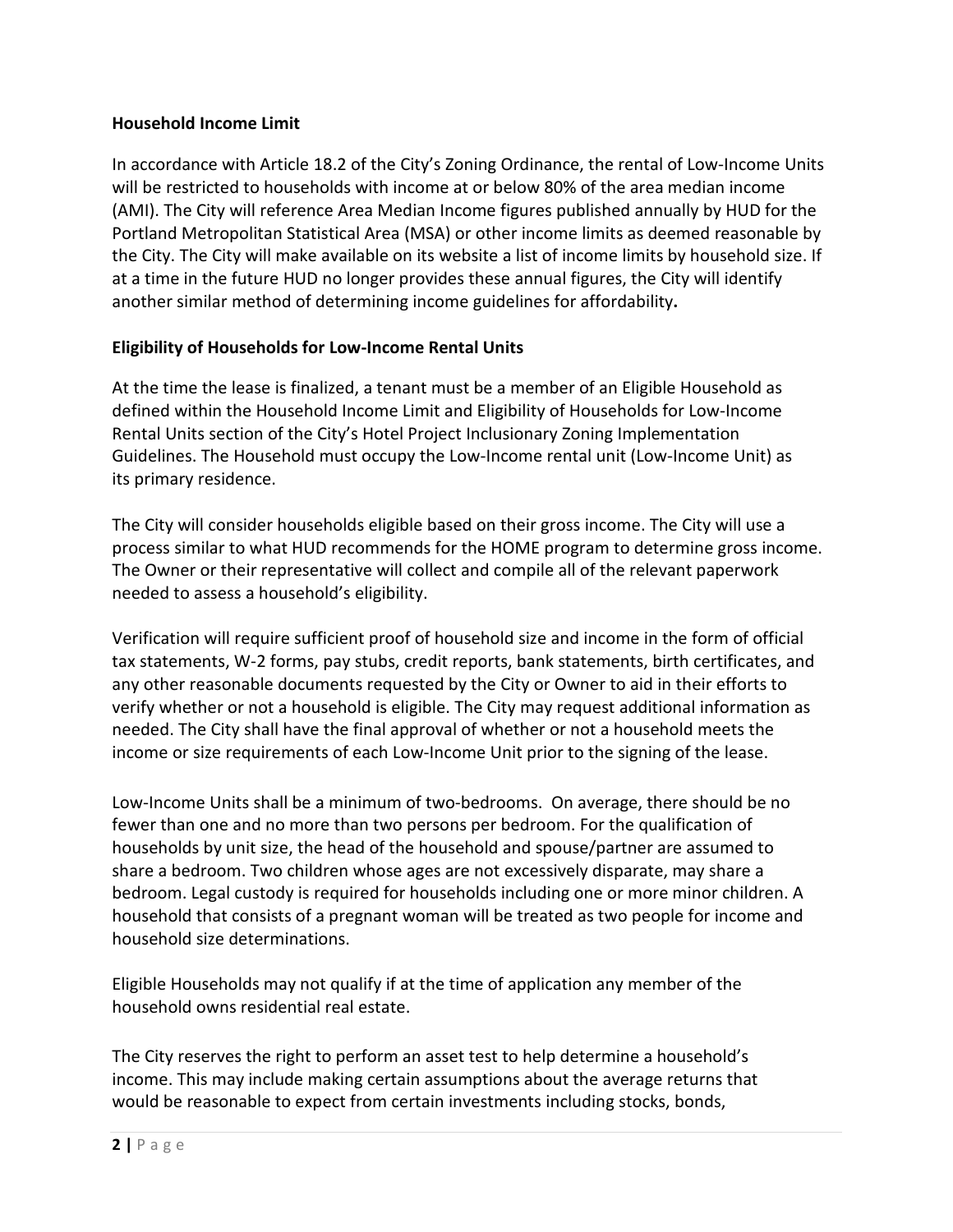annuities, mutual funds, dividends, trusts, money market accounts, certificates of deposit (CD's) or other financial instruments. The City may request documentation for the three most recent years to help determine a household's income.

The City reserves the right to place an asset limitation test for eligibility**.**

If Owners find it difficult to rent a Low-Income Unit to an Eligible Household who meets the established minimum size requirements, they may ask for approval in writing from the City to rent the unit in this singular instance to an Eligible Household smaller than the minimum household size described herein. Reasonable marketing efforts to find Eligible Households of a qualified size should be taken for at least 30 days prior to the City granting a household minimum size waiver. The waiver is only for a single applicant and that household's recertification. Rent shall be calculated based on this smaller household size. Once the Low-Income Unit is vacant, minimum household sizes shall apply to future tenants. The City shall determine if the efforts of the owner to rent the unit to an appropriately sized household have been reasonable. Under no circumstances will households be allowed to exceed the maximum household size**.**

# **Primary Residence**

At the time of occupancy, the Low-Income Unit must be the Eligible Household's primary residence. The Unit may not be rented out for short or long term periods to other individuals or households.

A household must notify the City if it is absent from the Low-Income Unit for 30 days or more in any 45-day period. If the Household is absent from the Unit for a period exceeding 60 days in one consecutive 365 day period for reasons other than work obligations, health, or emergency reasons than the Household's eligibility will be terminated and their lease shall not be renewed.

Where absences in excess of the above limitation are caused by work obligations, or health reasons or other emergency, the City may require verification of the reasons for the tenants' absence.

Households must comply with such requests for verification work, health, or emergency reasons or their lease will not be renewed. For the purposes of this section, incarceration does not constitute a health or other emergency justifying prolonged absence from the home.

# **Determination of Affordable Monthly Rent**

In accordance with Article 18.2, rental of Low-Income Units will be restricted to households with income at or below 80% of the Area Median Income (AMI). When determining income eligibility, the City will reference income limits and/or the AMI figures published annually by HUD for the Portland Metropolitan Statistical Area. The City will make available on its website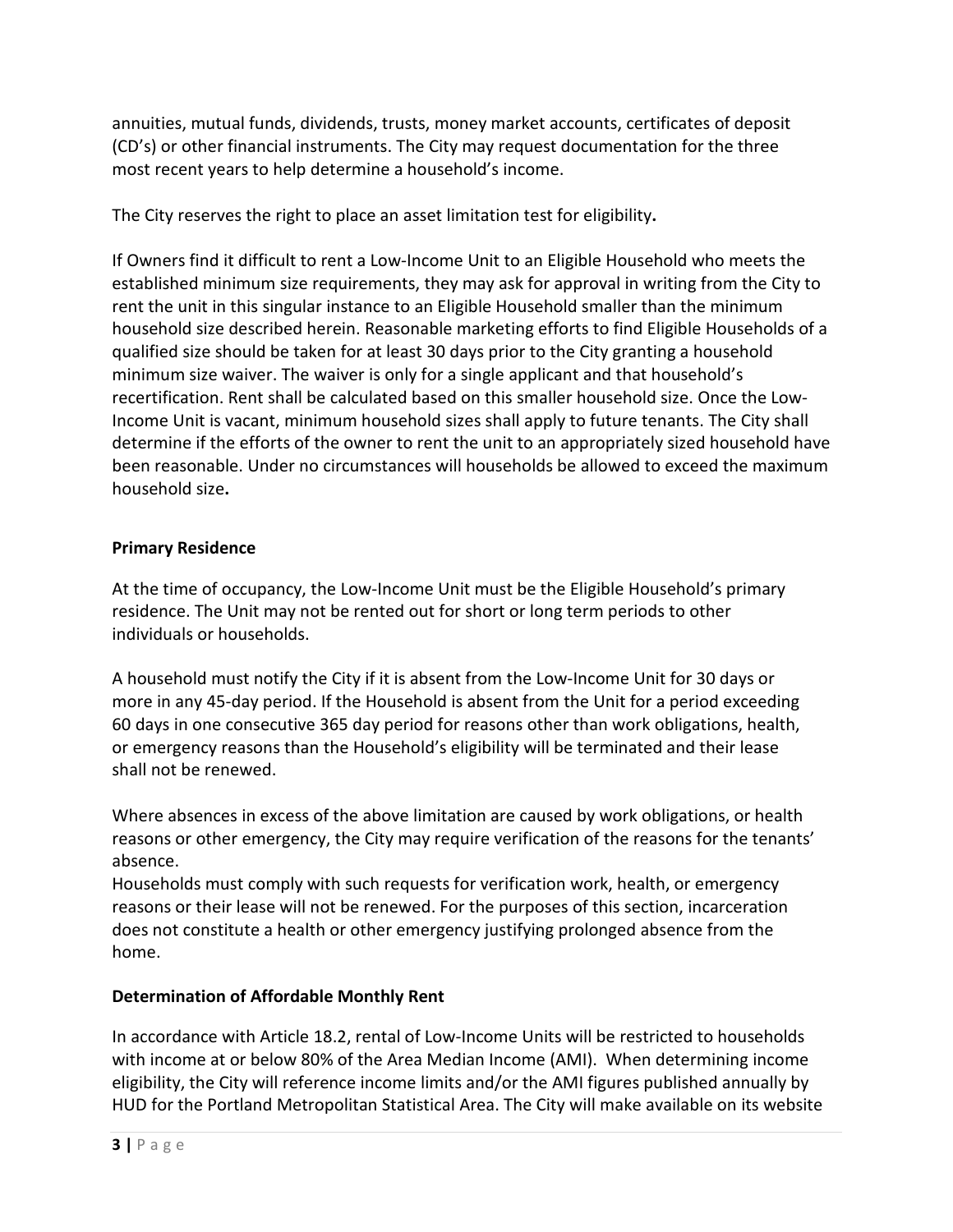a list of income limits by household size. If at a time in the future HUD no longer provides these annual figures, the City will identify another similar method of determining income guidelines foraffordability.

To maintain consistency of Low-Income Units within the City, rents will be based on the minimum household size per bedroom rather than the income level of a particular applicant. For example, the minimum household size for a two-bedroom Low-Income Unit is two (2) persons. The income of a two (2) person household will be used to calculate the maximum allowable monthly rent but a family of four (4) would still be eligible to live in the unit assuming they meet the income restrictions for a four (4) person household. To calculate the maximum allowable rent of a Low-Income Unit the City will take 30% gross income per month of the minimum household size allowed per bedroom less utilities. By factoring utilities, the formula accounts the maximum amount an Eligible Household could afford to devote to housing related expenses. The formula to calculate maximum allowable Low-Income Rent is as follows:

# *0.30 X (annual income based on minimum household size / 12) less utilities = Low-Income Rent*

Owners may choose to include some or all utilities within the total rent. Utilities that effect rent calculations include electricity, heat, hot water, cooking energy, sewer, water, and trash collection. For all utilities listed that are not included by the Owner in the rent the City shall make reasonable assumptions based on a Unit's bedroom count as to the monthly cost of each utility. To determine what is reasonable the City may utilize the figures estimated by HUD and distributed through the Portland Housing Authority annually for similar utility allowances based on a unit's bedroom count. The City shall reserve the right to determine a different metric should these figures from HUD at any point be unavailable or a better metric be determined.

The Owner may request first, last, and security deposit from applicants. These three expenses shall not exceed the value of one month of rent and together shall not exceed three months of rent.

Households may choose to pay for on-site parking but shall not be required to pay separately for this amenity. If the Owner requires a parking spot(s) be leased with the Low-Income Unit and charges a separate fee than parking may be counted similarly to the utilities above and shall be subtracted from housing related expenses for calculating the maximum allowable rent.

Owners may not rent to household's utilizing other rental subsidies such as vouchers without the City's approval and never shall the total rent paid be in excess of the allowable Low-Income Unit rent for a determined bedroom size.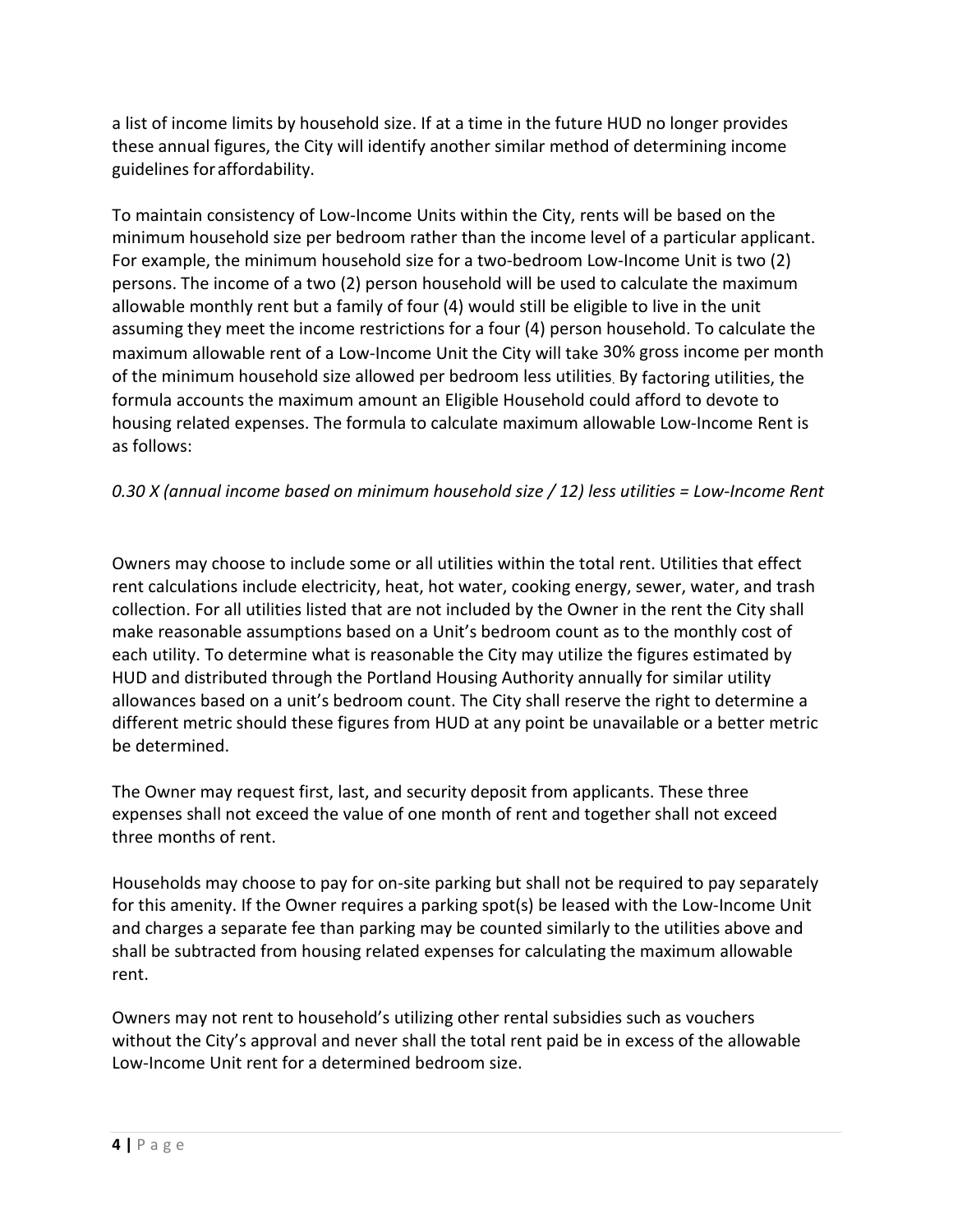#### **Phasing**

Projects shall not be segmented or phased to avoid compliance with these provisions.

#### **Integration of Units**

Low-Income Units must be provided with distinct entrances from the street to delineate them from the hotel itself.

#### **Unit Size**

Based on the average unit size in the City of Portland of approximately 2.2 bedrooms and the average size of affordable housing units of about 2.1 bedrooms, all units provided under this requirement shall have two (2) bedrooms. For the purposes of this section, the overall size of each unit shall be no less than 900 square feet. Final bedroom counts and unit configurations is subject to reasonable review and approval of City staff.

#### **Interior Standards**

The Low-Income Units may not be strategically designed to avoid offering basic amenities and should include the following:

#### Kitchen

Refrigerator Stove or separate cook top and oven Sink disposal Cabinets Range hood Microwave Washer Dryer in the building Countertops: minimum counter space not including sink and stove is 8 linear feet

#### Bathroom

Sink Shower Toilet Shower curtain or shower door Medicine cabinet with mirror or other storage space with a separate mirror

#### Flooring

All living space and storage areas shall have a finished floor. In order to promote respiratory health, living and dining areas and at least one bedroom should have a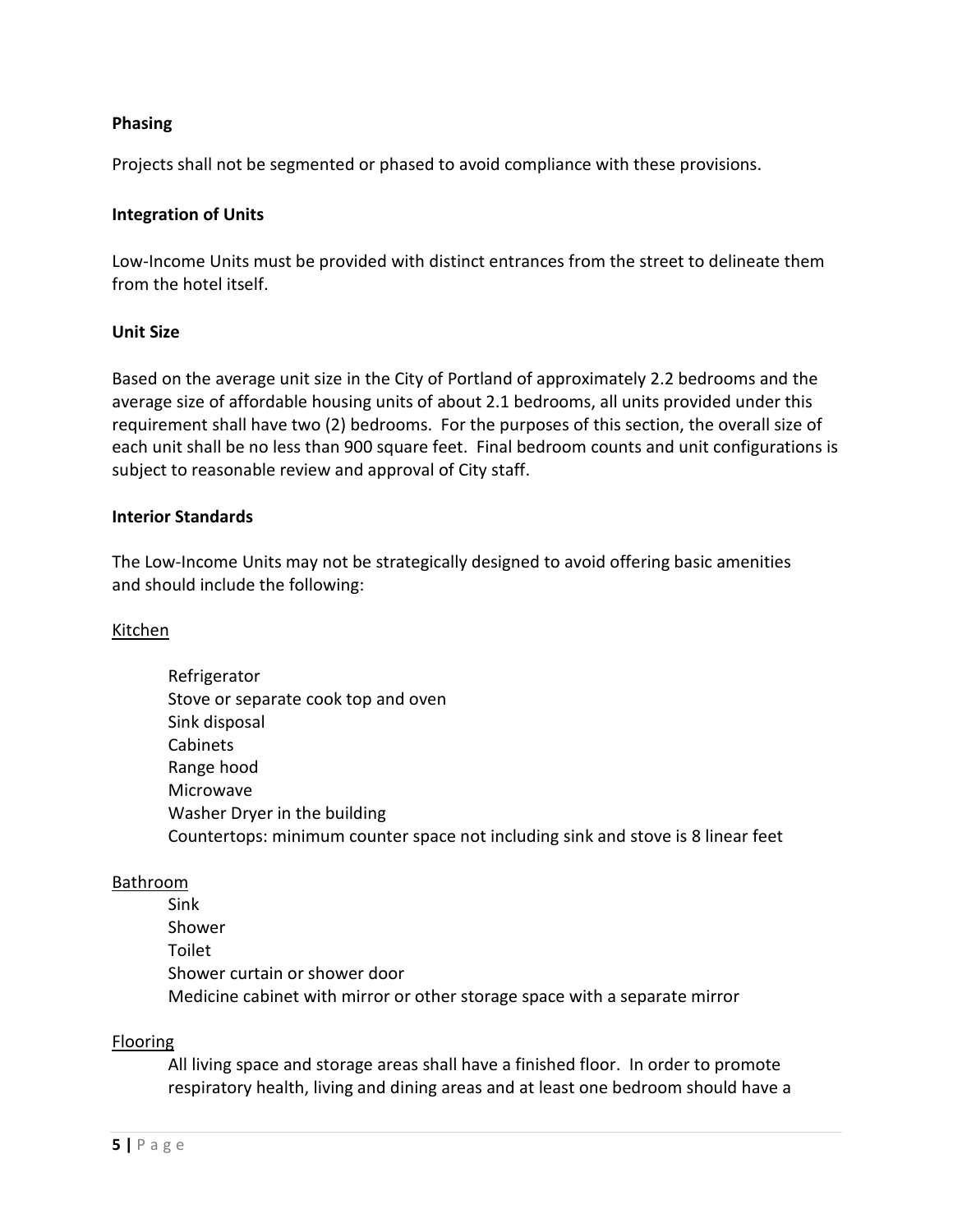surface other than carpet.

# Closets

All units shall have adequate storage All bedrooms shall have at least one closet All closets shall have a shelf and pole

# **Hotel Inclusionary Zoning Housing Agreement**

The Owner will be required to sign and record in the Cumberland County Registry of Deeds a Hotel Inclusionary Zoning Housing Agreement (HIZHA) with the City and to include the affordability restrictions as a covenant in the project's deed(s). The Hotel Inclusionary Zoning Housing Agreement shall be referenced directly in the property's deed unless prohibited by federal, state, or local law. In order to guarantee affordability, this recorded covenant will limit increases in rent according to the calculation defined by the City and the Eligible Household requirements as they relate to increases in median income. It will limit the incomes of subsequent tenants to the same income limits initially applied.

# **Term of Affordability**

The term of affordability for the Low-Income Units provided shall be the longest term permitted under federal, state, and local laws and ordinances.

# **Marketing / Selection Process**

In each instance that an Owner intends to rent a Low-Income Unit, prior to listing the property for rent or renewing a lease, an owner shall first give the City written notice of such intent (the "Notice of Intent") addressed to the City's Housing and Community Development Office. The City shall make the final determination whether or not a potential household is qualified as well as the maximum allowable rental price as determined in accordance with the calculation parameters determined by the City.

Unless otherwise agreed to with the City, the following system will be followed. The Owner will place an advertisement, approved by the City, in one or more newspapers designated by the City. Interested parties will be given sufficient time to request and return a preliminary application. The City shall have the opportunity to list the property on its website for a minimum of 60 days for initial occupancy and 30 days for subsequent rentals during the marketing process to solicit interest from potential Eligible Households. The City will forward any inquiries to the Owner or their designated representative.

The Owner shall collect all necessary supporting documents for the City's final approval. The City will, at a minimum, monitor the process and review buyer qualifications, but may work collaboratively with Owners on marketing, selection, qualification, and orientation. All determinations regarding eligibility and rental amount are subject to review and final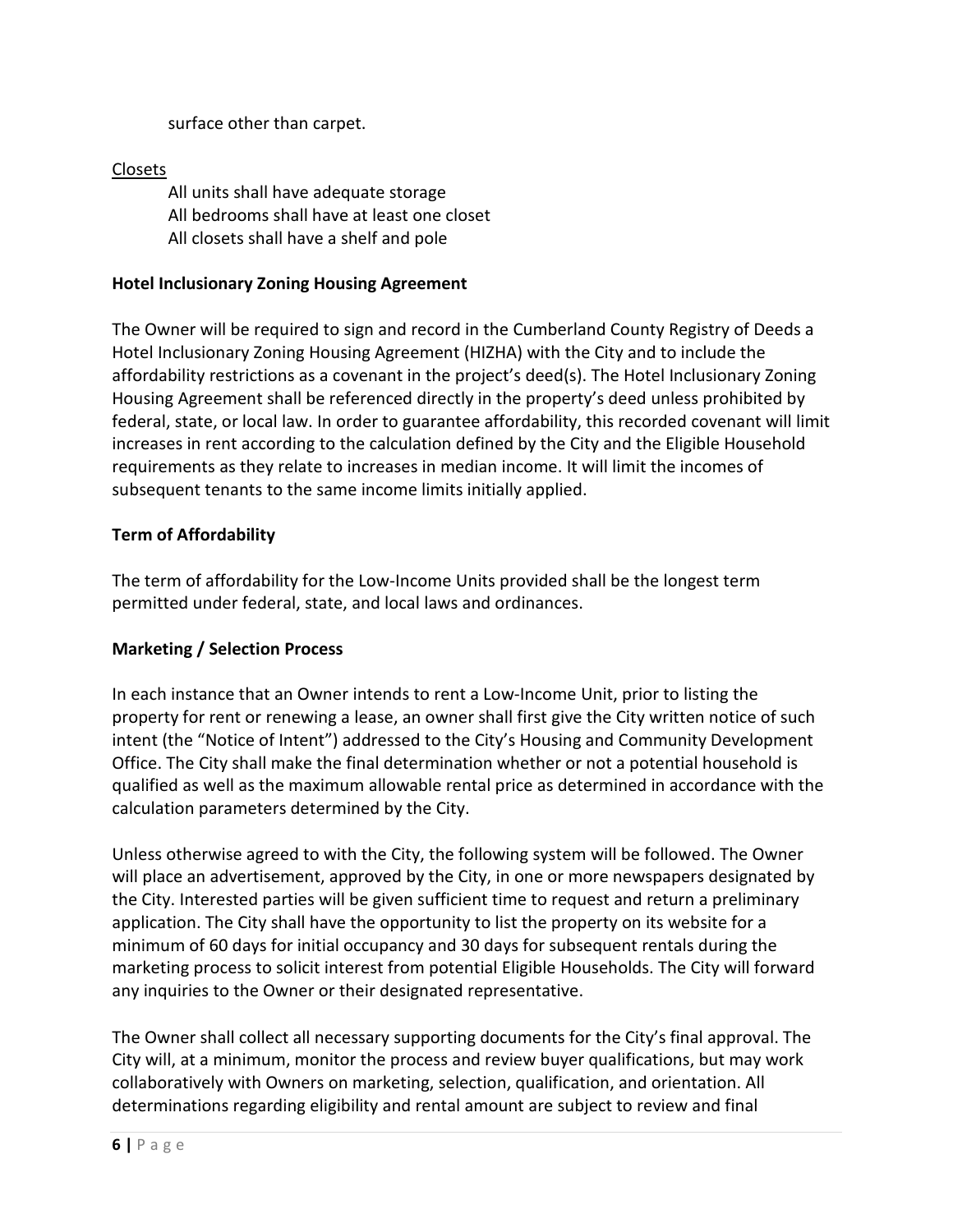## approval by the City.

## **Maintenance of a Waiting List**

The Owner is encouraged to maintain a waiting list of Eligible Households who have filed an application or a letter and who meet the qualifications defined herein. Such applications should include the following in order to classify the applicant: gross household income, and household eligibility. It is understood that it is the responsibility of the applicant to update information, which will affect their income, or household eligibility, and that it is not the responsibility of the Owner to verify actual status until a unit becomes available. Final approval of Eligible Households, Low-Income Units, and maximum allowable rent will be decided by the City.

#### **Leases**

All leases will be a year in length with the rent consistent throughout the term of the lease. The maximum rent allowable will be determined at initial application and during any recertification process prior to the renewal of a lease. Tenant leases for Low-Income Units shall include the method for updating rents set forth in these guidelines and as a condition of continued eligibility, obligate the household to report all information required by these guidelines, including providing copies of applications, recertifications, and supporting documentation used by administrators of rental subsidies and the City. The lease shall also include the method and implications of the recertification process for Low-Income Units as outlined in these guidelines. Eligible Households renting Low-Income Units will be recertified annually with final approval from the City before renewing a lease.

The Owner shall enforce the lease, if necessary to the point of terminating Eligible Household status, and initiating and prosecuting eviction proceedings against renters of Low-Income Units who do not report as required or whose eligibility lapses.

#### **Recertification of Low-Income Units**

Prior to the renewal of a Low-Income Unit's lease, the tenant shall recertify that their household meets the eligibility and household size requirements for the Unit. The same process and documentation will occur as with the initial lease up of the Unit. Unless the Owner can substantiate claims that the tenant has violated terms of the lease or is refusing to adequately comply with the recertification process no other households may be considered to lease the Low-Income Unit unless the current tenant chooses not to renew their lease. The Owner or their representative shall collect and compile the necessary recertification documentation. The City shall have the right of final approval. The Owner or their representative shall maintain records of the recertification process as described in greater detail in the Administration & Record Keeping section below.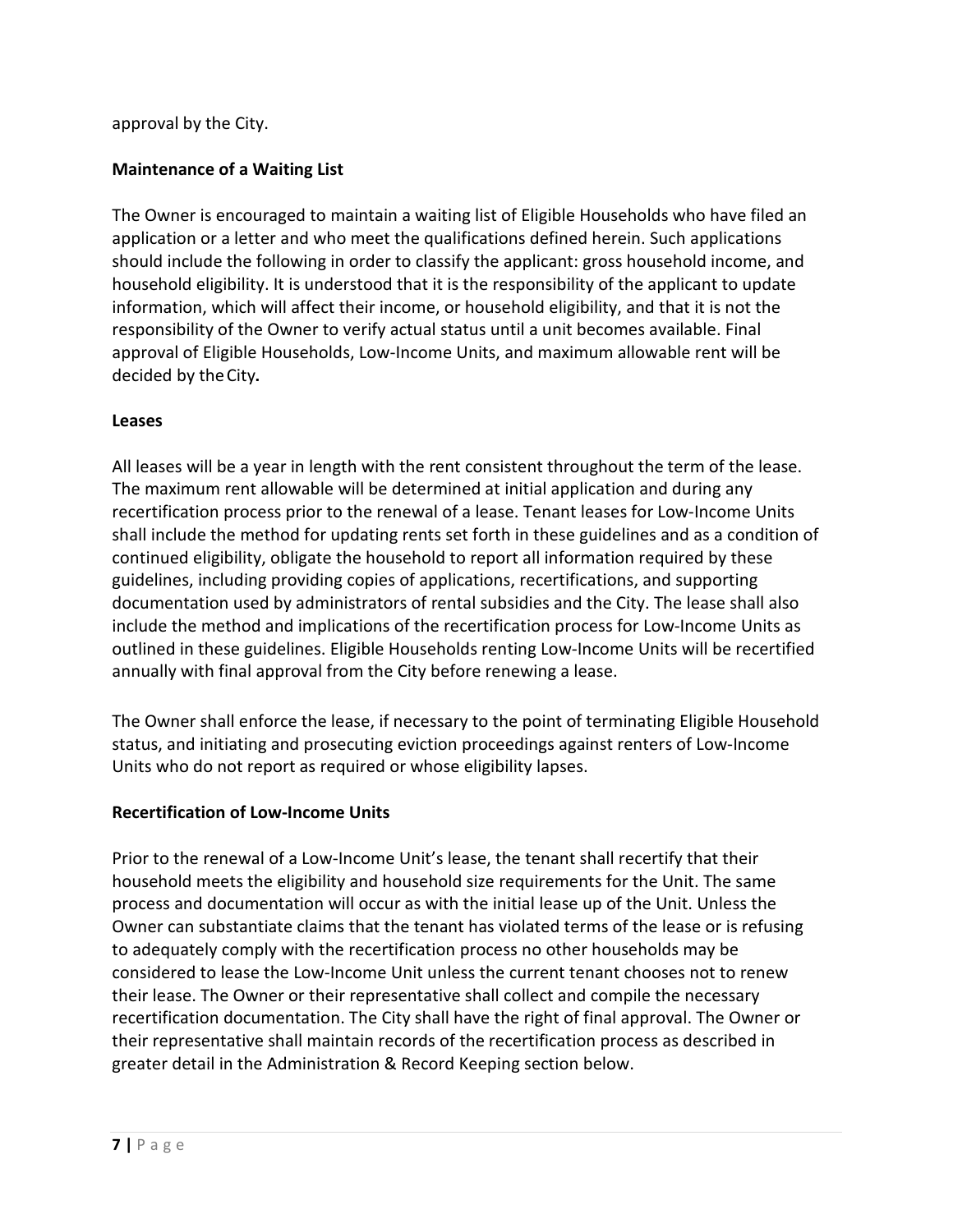# **Loss of Household Eligibility**

A unit shall lose its designation as a Low-Income Unit when it no longer houses an Eligible Household. This will occur upon two consecutive recertifications wherein a once Eligible Household's income is greater than the allowed AMI and is no longer considered eligible. The recertification of all applicants may be subject to final approval from the City. In this scenario, an Owner may, with 90 days' notice, charge Market Rent. The tenant is then eligible for continued occupancy in the particular unit for one additional year following the date of the most recent recertification.

The Owner shall not renew the former Eligible Household's lease and shall return the unit to its use as a Low-Income Unit for Eligible Households.

In the case where the tenant has been accepted as a market rate tenant, the Owner shall pay to the City's Housing Trust the cash value of the difference between the maximum allowable Low-Income rent and the market rent until such time as another Eligible Household has been approved by the City. Occupancy during this transition period by an over-income household will not constitute default under the conditions set forth in the Hotel Inclusionary Zoning Housing Agreement.

# **Household Failure to Participate in Recertification**

A household is considered to have failed to participate in the recertification process after not sufficiently responding to three written requests by the Owner or City within a 60-day period. Tenants may not be asked to participate in a recertification process more than one time per 365 day period. The City shall have final approval in regards to whether sufficient evidence has been provided to substantiate a household's failure to participate in the recertification process.

# **Eviction**

Assuming the lease meets all federal, state, and local requirements, nothing in these guidelines are meant to restrict the right of the Owner to evict any tenant who fails to participate in the recertification process or breaches the lease with the Owner in any way. In no case shall the Owner be required to support an overall higher level of subsidy than intended by the initial distribution as outlined in the Hotel Inclusionary Zoning Agreement. Any and all costs associated with said enforcement or eviction shall be borne by the Owner.

# **Enforcement**

The Owner will be required to record the HIZHA and conditions contained therein and shall file a copy of the recorded Agreement which copy shows the usual recording date, with the Cumberland County Registry of Deeds. No occupancy permit shall be issued until complete certified copies of the HIZHA with any attachment thereto and with the recording date(s)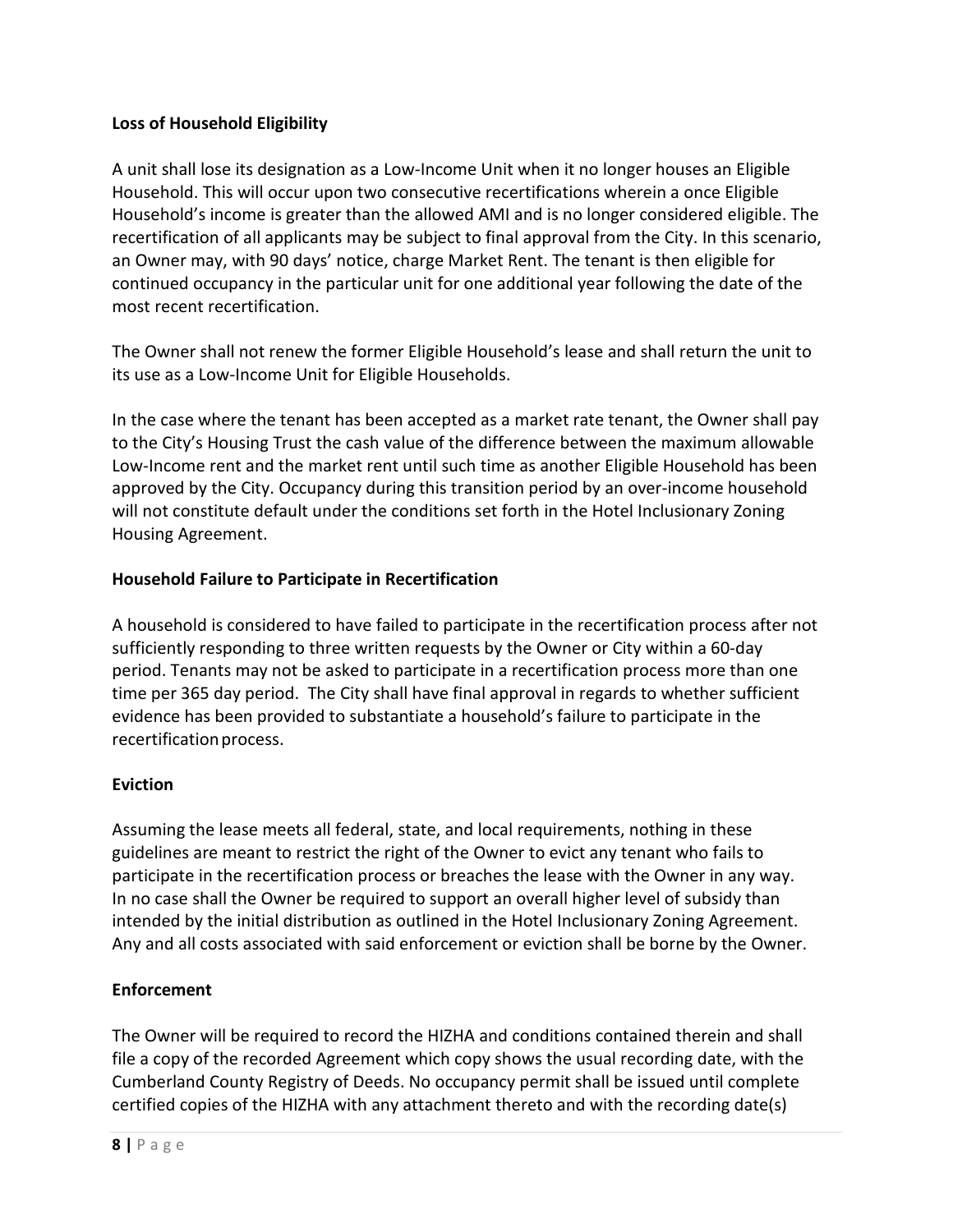noted thereon, are filed with the County and suitable evidence provided to the City. Without limitation on any other rights of the City, in the event there is a violation of any conditions contained within the HIZHA, the City may take any one or combination of the following steps to ensure compliance and these enforcement provisions shall be expressly authorized by and contained within the HIZHA:

- Revocation or the Project's approval, Building Permit, or Certificate ofOccupancy;
- **Modification of the HIZHA;**
- Injunctive relief to enforce the terms of the HIZHA;
- Payment of money damages to the City in an amount at least equal to and as much as double the required rent and the rent being charged for the period ofnoncompliance;
- Any and all legal expenses incurred by the City or aggrieved tenant(s); and
- A cash payment, as provided for in Division 30 related to fee-in lieu payments, prorated to the number of required affordable units, made to the City if the Owner is unable to provide Low-Income for occupancy as described in the HIZHA.

The Owner may request a certificate from the City stating that the Owner is in compliance with the terms and conditions of the HIZHA, or stating non-compliance and the actions necessary to come into compliance. The City will execute and deliver such certificate within thirty (30) business days or receipt of a written request for such a certificate. Certificates of compliance shall not be required for the leasing of any Low-Income Units.

# **Administration & Record Keeping**

The Eligible Household's application, recertification forms and documentation, and any third party verifications must be maintained by the Owner throughout the Eligible Household's occupancy and for a period of at least seven (7) years thereafter. These records must be available to the City within ten (10) business days if requested. Applications and waiting lists shall also be kept on file for a period of at least seven (7) years or some other period of time if deemed reasonable by the City.

The Owner will file an annual report to the City within 60 days of the end of each calendar year providing information related to Low-Income Unit vacancies, waitlists, household turnover, household size, household income, market rate rents, recertifications, and any other relevant information.

# **Cash Payment In Lieu of Affordable Units**

All hotel projects shall provide one unit of Low-Income Housing for rent on-site for every 28 rooms in the hotel project which shall meet the standards outlined in Article 18.2.5 and 18.2 of the code. Developers of such units are encouraged to provide Low-Income Units on-site. However, in accordance with Article 18.2.5 E, developers may choose to make a cash contribution to Portland's Housing Trust Fund.